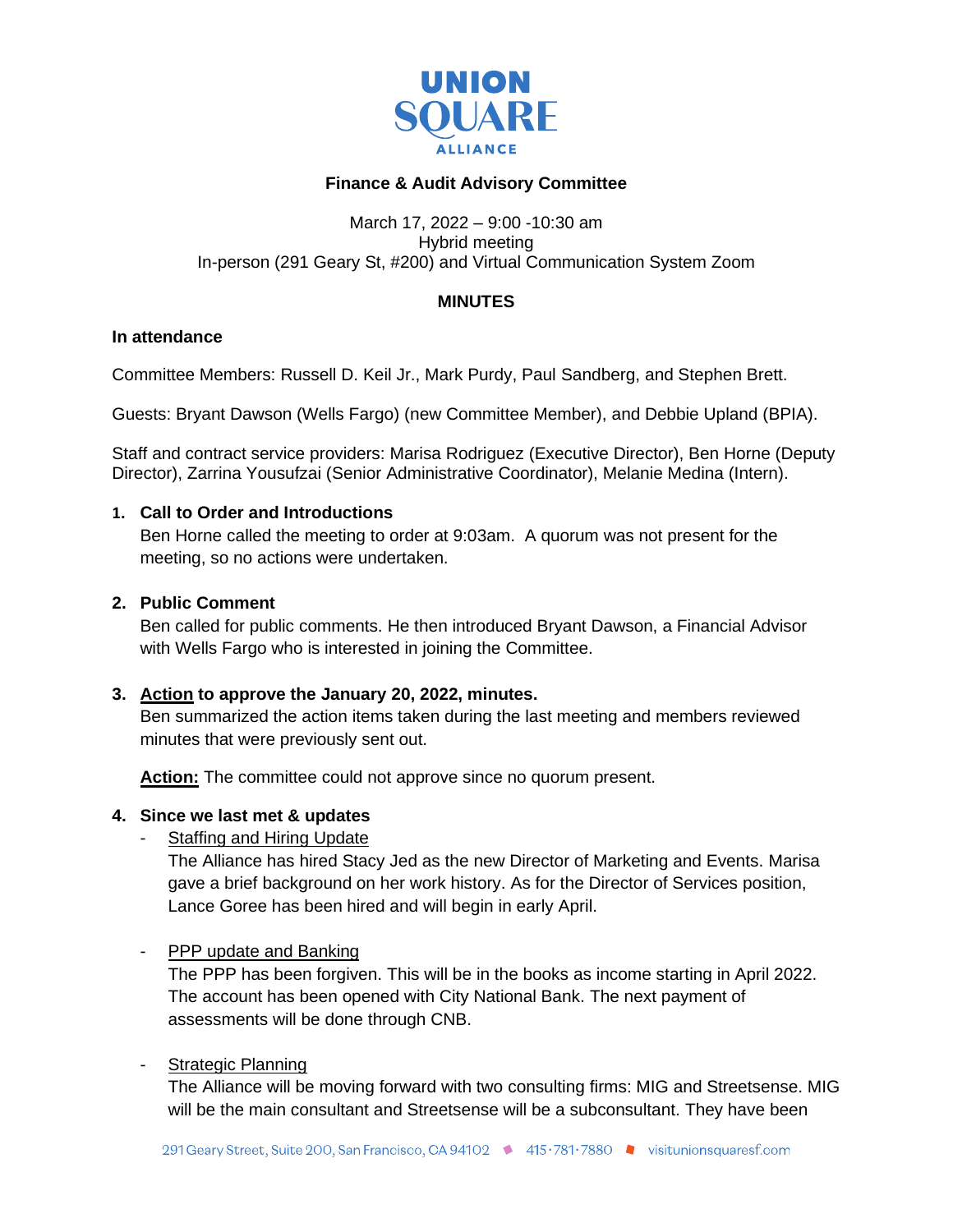

invited to the next Board meeting to discuss the timeline of the strategic plan. He kickoff call is on Tuesday, March 22<sup>nd</sup>.

- Fundraising and Foundation updates

Marisa updated the committee on the safety status in Union Square. Chirs Larson is generously funding a lighting project that will light all alleys in the district. Discussion took place about publicly giving Chris Larson credit for his contributions to the Alliance over the years. Marisa reminded everyone of the upcoming Retail Summit on March 29<sup>th</sup>, 10AM at the Westin St. Francis.

- **5. Annual insurance renewals and overview of policies. (Debbie Upland from BPIA)** Debbie Upland from BPIA updated the committee on the insurance renewals and overview of the policies. There has been a large increase due to an increase in the industry's cyber losses. Discussion took place about cyber security. Debbie went over a summary report of the policies and members asked questions.
- **6. Review proposals and discussion and action to recommend CPA firm.**  Ben gave an overview of the proposals and costs of four CPA firms: Marcum, Perotti & Carrade, BPM, and Armanino. Discussion took place regarding the difference in prices between the firms. One local firm, Perotti was very competitive. Ben will check references of the firm.

**Action**: No action was taken during this time as no quorum was present.

**7. Action to accept the Unaudited Financial Reports of February 2022, for recommendation to the Board of Directors.**

Ben gave a summary of the unaudited financial reports of February 2022. The Union Square Alliance has a deficit of \$494K (due to spend down of the assessments received in Dec) which outperformed budget by \$703K overall. The assessments and core operations are outperforming budget by \$706K due to expenses being well under budget for both clean and safe and marketing. The assessment clean and safe operations had a positive spending variance of \$306K and marketing/public realm had a positive variance of \$195K. Less funds were spent in other categories such as Hallidie Plaza and Union Square Park by \$96K (still going). The USBID assessment operations report expenses were near management plan levels with 70% on clean & safe, 14% on marketing, and 16% on admin. The forecast for the fiscal year is a total deficit of \$2K (break event). The approved budget was \$284K deficit with the goal to breakeven for the fiscal year. Net assets are at \$1.7 mil and cash balance was \$1.88mil at 2/28/22. The second assessment payment is expected in April 2022.

**Action**: No action was taken during this time as no quorum was present.

**8. Next meetings & events**